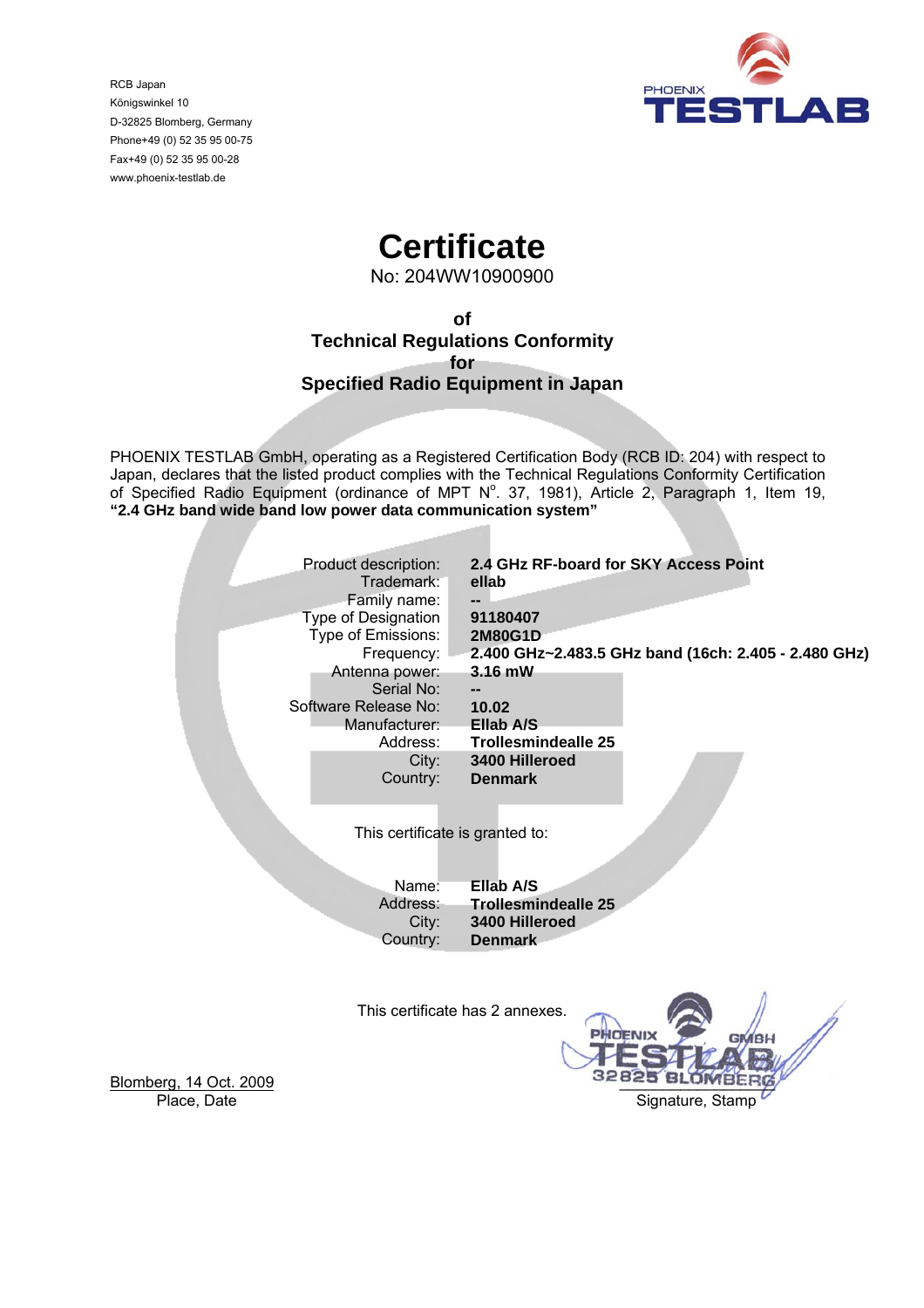

- The validity of this certificate is limited to products, which are equal to the one examined in the typeexamination.
- When the manufacturer (or holder of this certificate) is placing the product on the Japanese market, the product must be affixed with the following Specified Radio Equipment marking:



# **Remarks and observations:**

*The following conditions are applicable:* 

- A λ/4 dipole antenna, Hwa Yao Technologies, RP-SMA(M), with a maximum gain of 5 dBi for 2.4 GHz

# **Documentation lodged for the type examination:**

### *Testreports:*

- Phoenix Testlab: F092397E1, 12 Oct. 2009

### *Product documentation*:

- Block Diagram
- Bill of Materials
- Photos
- User Manual
- Circuit Diagram
- Placement Drawings
- Antenna Specifications

### **Technical standards and specifications**

*The product complies with:* 

Ordinance Regulating Radio Equipment

- Chapter I, General Provisions
- Chapter II, Transmitting Equipment
- Chapter III, Receiving Equipment
- Chapter IV, Article 49.20

### **Technical features and characteristics:**

*The product includes the following features and characteristics:* 

- Operating frequency range: 2.405 2.480 GHz (16 Channels, separated 5 MHz)
- Maximum antenna gain: 5 dBi
- Modulation method(s): DSSS